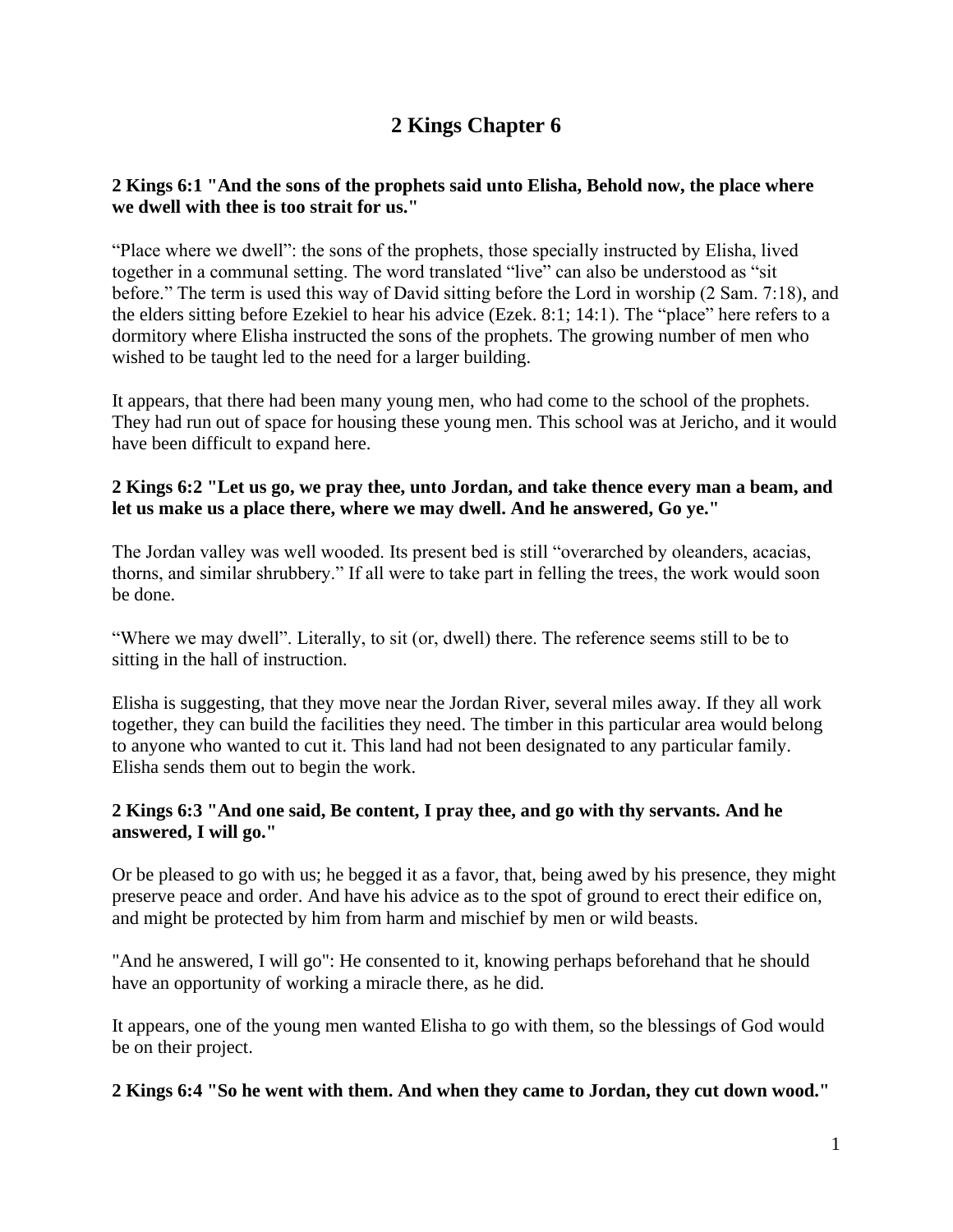"Jordan … wood": The Jordan Valley had mostly smaller kinds of trees, e.g., willow, tamarisk, and acacia that did not give heavy lumber. The resulting structure would be a humble, simple building.

It seems trees were plentiful here to build their school. All of the young men cut the wood for the school.

Verses 5-7: God was concerned enough about this circumstance that He performed a miracle, causing the "borrowed" and costly "ax head" to float so it could be retrieved by the young man, who would not have had the money to pay for it (Exodus 22:14).

# **2 Kings 6:5 "But as one was felling a beam, the axe head fell into the water: and he cried, and said, Alas, master! for it was borrowed."**

"Axe head … borrowed": Iron was expensive and relatively rare in Israel at that time and the student-prophet was very poor. The axe head was loaned to the prophet since he could not have afforded it on his own and would have had no means to reimburse the owner for it.

They were cutting down trees, and trimming them into beams in the crudest fashion. They were using axes for this purpose. While he was working with the axe, one blow knocked the head of the axe off, and it fell into the water. The young man started crying out for help, because he had borrowed the axe.

# **2 Kings 6:6 "And the man of God said, Where fell it? And he showed him the place. And he cut down a stick, and cast [it] in thither; and the iron did swim."**

"The iron did swim": Elisha threw a stick in the river at the exact spot where the axe head entered, and the stick caused the heavy iron object to float to the surface. Through this miracle, the Lord again provided for one who was faithful to Him.

Even though this is a minor miracle, in the sense that the axe was not an expensive loss, it is a major miracle to get iron to float. Elisha is the man of God spoken of here.

# **2 Kings 6:7 "Therefore said he, Take [it] up to thee. And he put out his hand, and took it."**

This the prophet said to the man that had lost it.

"And he put out his hand, and took it": It being on the top of the water within his reach.

So many times, we do not realize the necessity for miracles. We must remember, that the men observing this miracle were all in training to be prophets. This would build up their faith. You must have an impossibility in the natural, before you can have a miracle.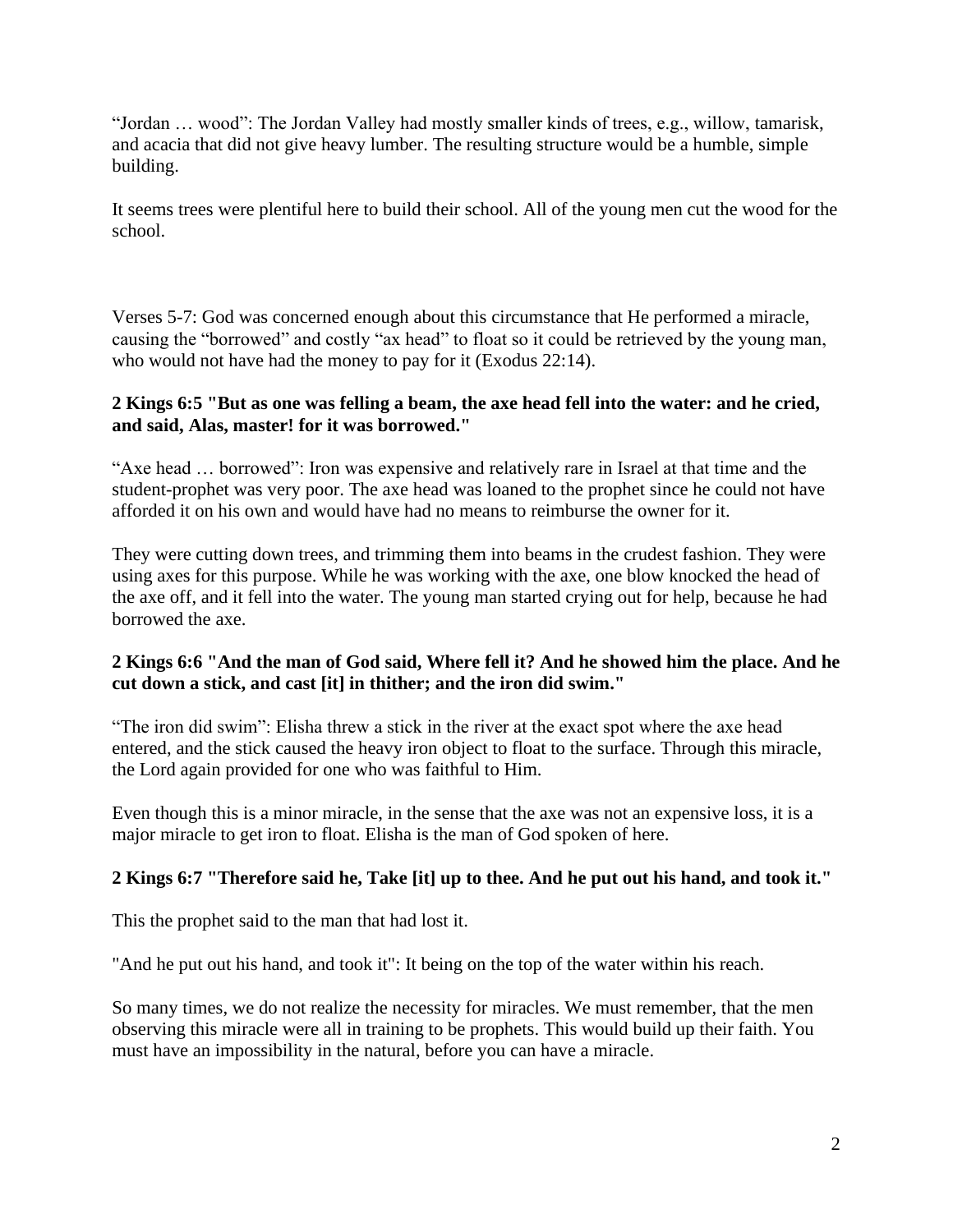Verses 8-18: Elisha understood the reality of powerful, unseen, spiritual forces. The "horses and chariots of fire" recall the convoy that took Elijah to heaven (2:11). God's spiritual army did not battle on behalf of the prophetic community just that once; it is at work for every believer in any age who takes on spiritual forces (Rom. 8:31; Eph. 6:10-12).

# **2 Kings 6:8 "Then the king of Syria warred against Israel, and took counsel with his servants, saying, In such and such a place [shall be] my camp."**

"King of Syria": Either Ben-hadad I, or more likely, Ben-hadad II (verse 24; see note on 1 Kings 15:18).

"Warred": The king of Aram, or Syria, was probably sending raiding parties (verse 23), to pillage and plunder Israelite towns.

Hostilities between the Syrians (Arameans), and Israelites continued after the death of Ahab.

We do not know exactly how long after Naaman had been healed of leprosy, that the Syrians came to war against Israel. The miracle performed by Elisha seems to be long forgotten.

Verses 9-10: "Pass not such a place". Elisha, receiving supernatural revelation, continually identified to Jeroham the Israelite towns which the king of Aram, or Syria, planned to attack. Jehoram then took the proper precautions and appropriately fortified those towns so as to frustrate the Syrian plan.

# **2 Kings 6:9 "And the man of God sent unto the king of Israel, saying, Beware that thou pass not such a place; for thither the Syrians are come down."**

"The man of God": I.e., Elisha (verse 12; see note on Deut. 33:1).

"King of Israel": I.e., Jehoram (see note on 1:17).

It seems, that Elisha warned the king of Israel of the attack by the Syrians. The king at the time, was probably Jehoram.

#### **2 Kings 6:10 "And the king of Israel sent to the place which the man of God told him and warned him of, and saved himself there, not once nor twice."**

Sent spies thither to see whether the Syrians were there or not, and whether it was truth the man of God told him. For he had no hearty respect for the prophet, though he had been so serviceable to him.

"And saved himself there, not once, nor twice": Escaped the snares the king of Syria laid for him, not once, nor twice only, but many times.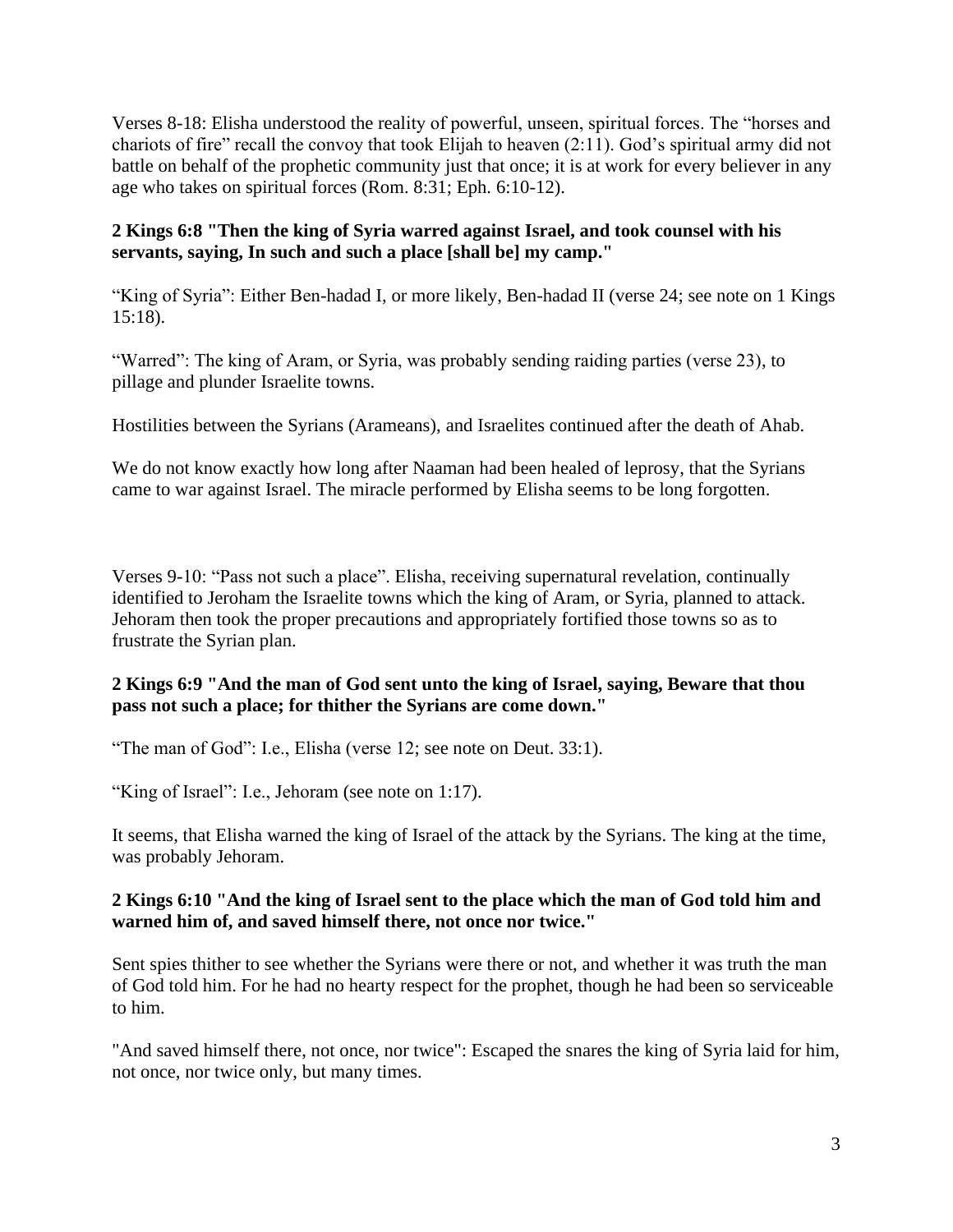We see that the king of Israel, on checking out the situation told him by the prophet, found it to be true two different times. The king himself, did not go to that area, but sent scouts to check it out.

# **2 Kings 6:11 "Therefore the heart of the king of Syria was sore troubled for this thing; and he called his servants, and said unto them, Will ye not show me which of us [is] for the king of Israel?"**

"Which of us": The Syrian king was sure someone in his household was revealing his plans to Israel.

It appears, that the king of Syria thought some of his own men had been traitors to him. He did not know how the king of Israel found out about the sneak attack. He wants the men to admit it, if they were on the side of Israel, rather than on the side of Syria.

# **2 Kings 6:12 "And one of his servants said, None, my lord, O king: but Elisha, the prophet that [is] in Israel, telleth the king of Israel the words that thou speakest in thy bedchamber."**

He believed every one of his counsellors were true and faithful to him.

"But Elisha the prophet, that is in Israel, telleth the king of Israel the words that thou speakest in thy bedchamber": What is said in the most private place, and in the most secret manner. This man had heard much of Elisha, by Naaman, very probably. Or perhaps he had attended him in his journey to Israel for a cure. And so might have personal knowledge of Elisha, and be acquainted with the affair of Gehazi; from whence he concluded, that he, who had the thoughts of men revealed to him. And had knowledge of their words and counsels, though ever so secret (see Eccl. 10:20).

We are not told who this servant is. It could very well have been Naaman. He would know firsthand of the miracle abilities of Elisha.

It was a relief, that none of his own people had played the traitor.

# **2 Kings 6:13 "And he said, Go and spy where he [is], that I may send and fetch him. And it was told him, saying, Behold, [he is] in Dothan."**

"Dothan": A town in the hill country of Manasseh located about 12 miles north of Samaria and 12 miles south of Jezreel. Dothan commanded a key mountain pass along a main road that connected Damascus and Egypt (Gen. 37:17).

"Fetch him": The king of Syria's plan was to capture Elisha, who knew all his secrets (verse 12), so that no matter how great Elisha's knowledge might be, he would not be free to inform Israel's king.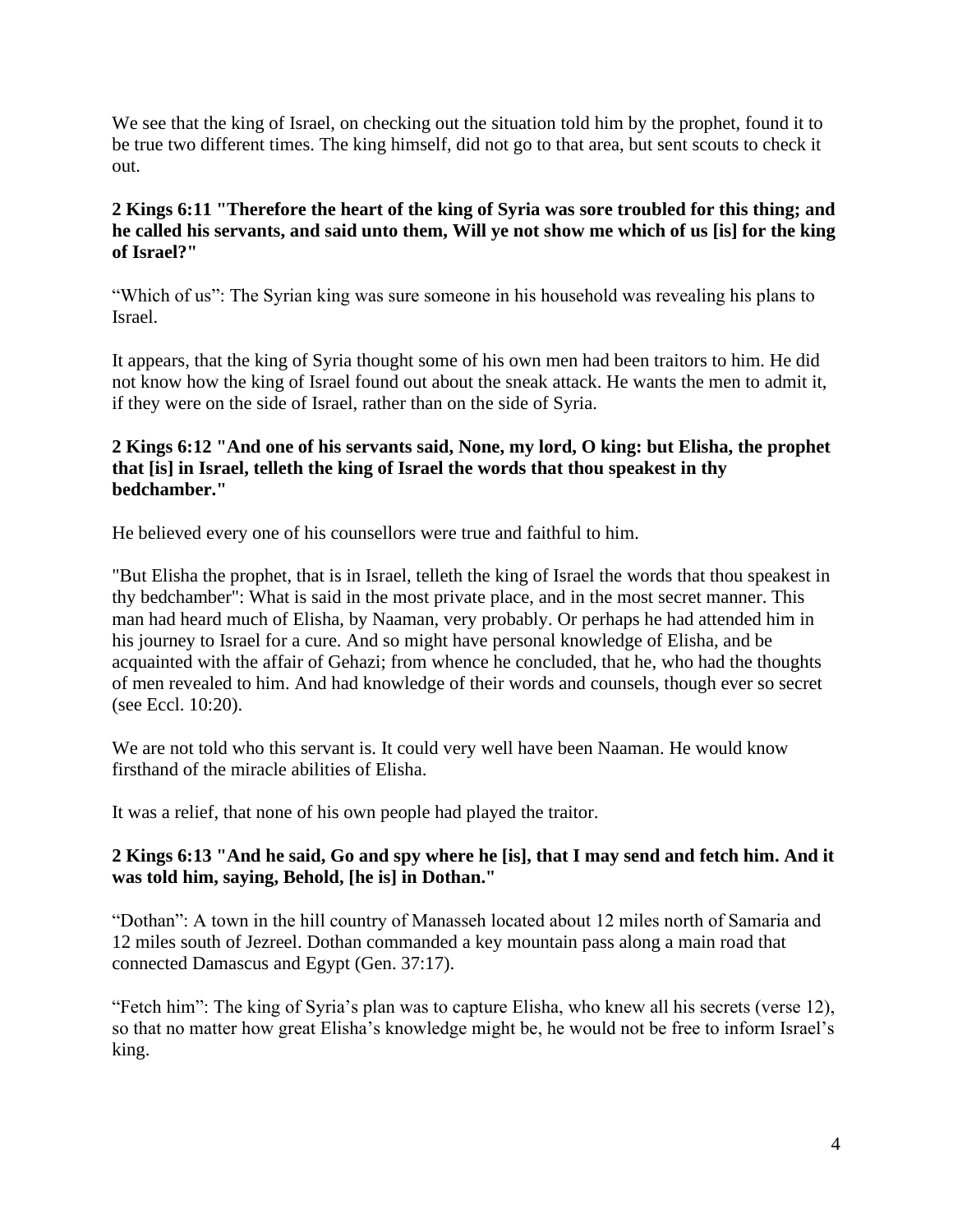Dothan was north of Samaria. The spies had found Elisha there, and brought back the information to their king. The king intends to send men and bring Elisha back to him.

#### **2 Kings 6:14 "Therefore sent he thither horses, and chariots, and a great host: and they came by night, and compassed the city about."**

"A great host": In contrast to the smaller raiding parties (verses 8, 23), the king of Syria sent a sizable force, including horses and chariots, to take Elisha prisoner. Arriving at Dothan, the army encircled the town.

This great host of the army with chariots and horses encircled the city, so Elisha would not be able to escape. They came by night, so as to not be detected, until they were completely around the city.

#### **2 Kings 6:15 "And when the servant of the man of God was risen early, and gone forth, behold, a host compassed the city both with horses and chariots. And his servant said unto him, Alas, my master! how shall we do?"**

Either out of his master's house, or out of the city upon some business to be done early in the morning; this was not Gehazi, but a new servant.

"Behold, a host compassed the city, both with horses and chariots": Which he could see at the door of his master's house, the city being built upon an eminence; or which he perceived, as soon as he came out of the gates of the city, or was about so to do.

"And his servant said unto him": Elisha being with him; or else he returned to his master on the sight of such an army, and not being able to go forward.

"Alas, my master! how shall we do?" To get out of the city, and through this host, and proceed on our intended journey; and if he understood that the intention of this formidable host was to take his master. His concern might be the greater; and the more as he was a new servant, and not so well acquainted with his master's being possessed of a power of doing miracles.

This servant was alarmed at the number of soldiers around the city. He had no idea, they were here just to take Elisha back to their king. He felt fear in his heart, that they were about to attack the city and kill them all, or take them for slave labor. He is very alarmed, and runs to Elisha to find out how they can protect themselves.

#### **2 Kings 6:16 "And he answered, Fear not: for they that [be] with us [are] more than they that [be] with them."**

"For they that be with us": Elisha was referring to God's heavenly army or "host" (Joshua 5:13- 15; 2 Chron. 32:7-8; Dan. 10:20; 12:1).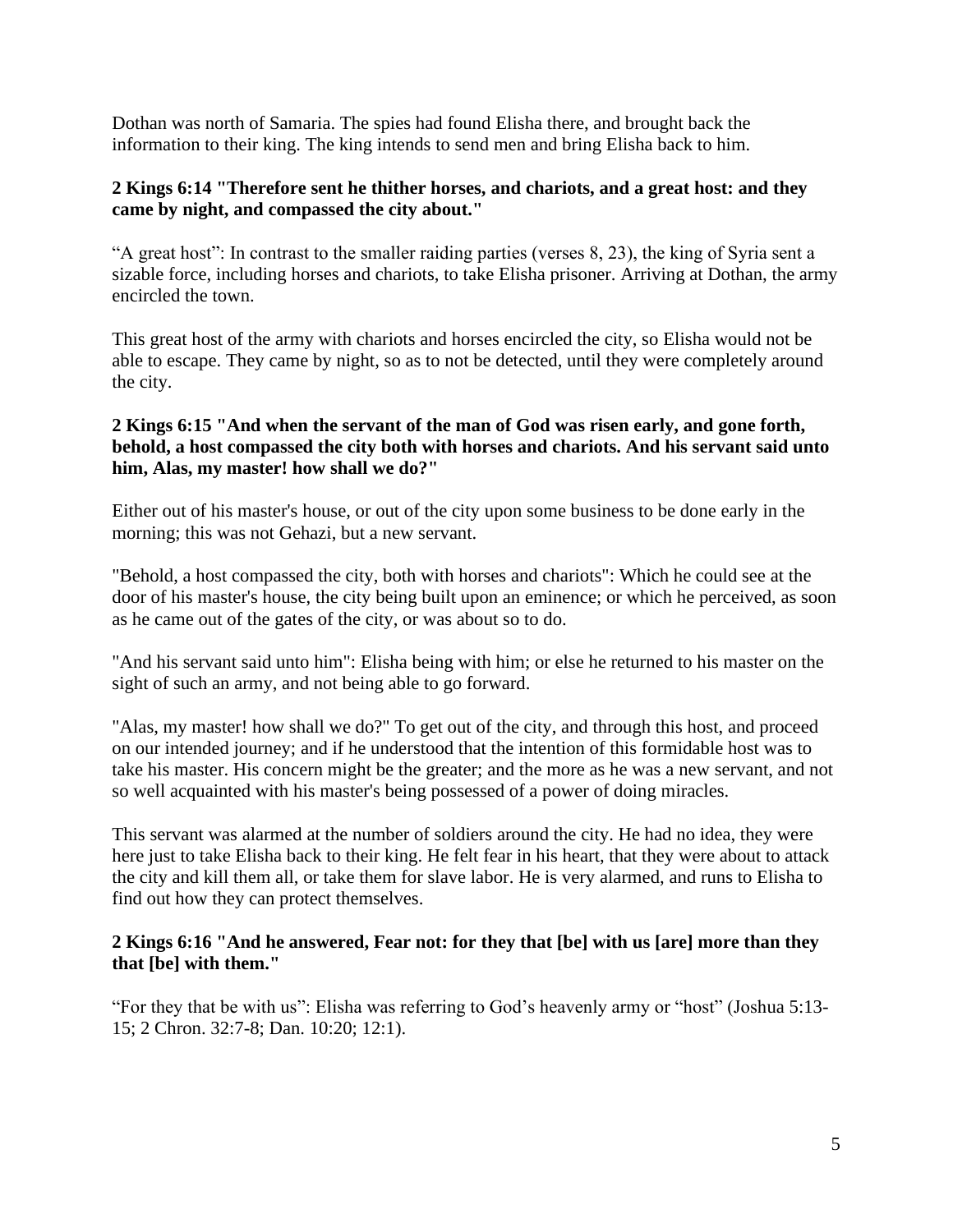This servant could not believe the answer that Elisha gave. Notice, "fear not". The following Scripture is what Elisha is saying. Psalms 3:6 "I will not be afraid of ten thousands of people, that have set [themselves] against me round about."

# **2 Kings 6:17 "And Elisha prayed, and said, LORD, I pray thee, open his eyes, that he may see. And the LORD opened the eyes of the young man; and he saw: and, behold, the mountain [was] full of horses and chariots of fire round about Elisha."**

"Open his eyes": Elisha asked the Lord to enable his servant to see this heavenly host. The Lord gave his servant the ability to see the normally unseen world of God's heavenly armies, here waiting to do battle with the Syrians (Gen. 32:1-2).

For the existence and availability of heavenly armies (see Gen. 32:1-2; Deut. 33:2-3; Psalms 68:17; 103:19-20; Zech. 14:5; Matt. 26:53).

The young man had been looking with physical eyes. The eyes of his understanding were opened, and he saw the heavenly warriors around Elisha.

Psalms 68:17 "The chariots of God [are] twenty thousand, [even] thousands of angels: the Lord [is] among them, [as in] Sinai, in the holy [place]."

Of course, there are many more than even the ones mentioned in Psalms above. The army protecting Elisha was from heaven.

# **2 Kings 6:18 "And when they came down to him, Elisha prayed unto the LORD, and said, Smite this people, I pray thee, with blindness. And he smote them with blindness according to the word of Elisha."**

"Blindness": This word occurs only here (and in Gen. 19:11). The term is related to "light" and seems to mean "a dazzling from bright light" (note the "chariots of fire" in verse 17). Both biblical uses of the term involve a miraculous act with angelic presence and both are used in the context of deliverance from danger.

It is amazing, the power that the LORD had given Elisha. This blindness was speaking of them being confused, and not being able to take Elisha. It was not total blindness, but partial, since they would be able to see enough to follow Elisha. We do know, they were not thinking clearly, to let the one they had come for lead them away.

# **2 Kings 6:19 "And Elisha said unto them, This [is] not the way, neither [is] this the city: follow me, and I will bring you to the man whom ye seek. But he led them to Samaria."**

"Follow me … to the man whom ye seek": By going to Samaria himself, Elisha did not lie, but did truly lead the Syrian army to where he ultimately would be found.

They blindly followed Elisha away from Dothan. Samaria would have been the last place they would have gone, if they had been aware of what they were doing.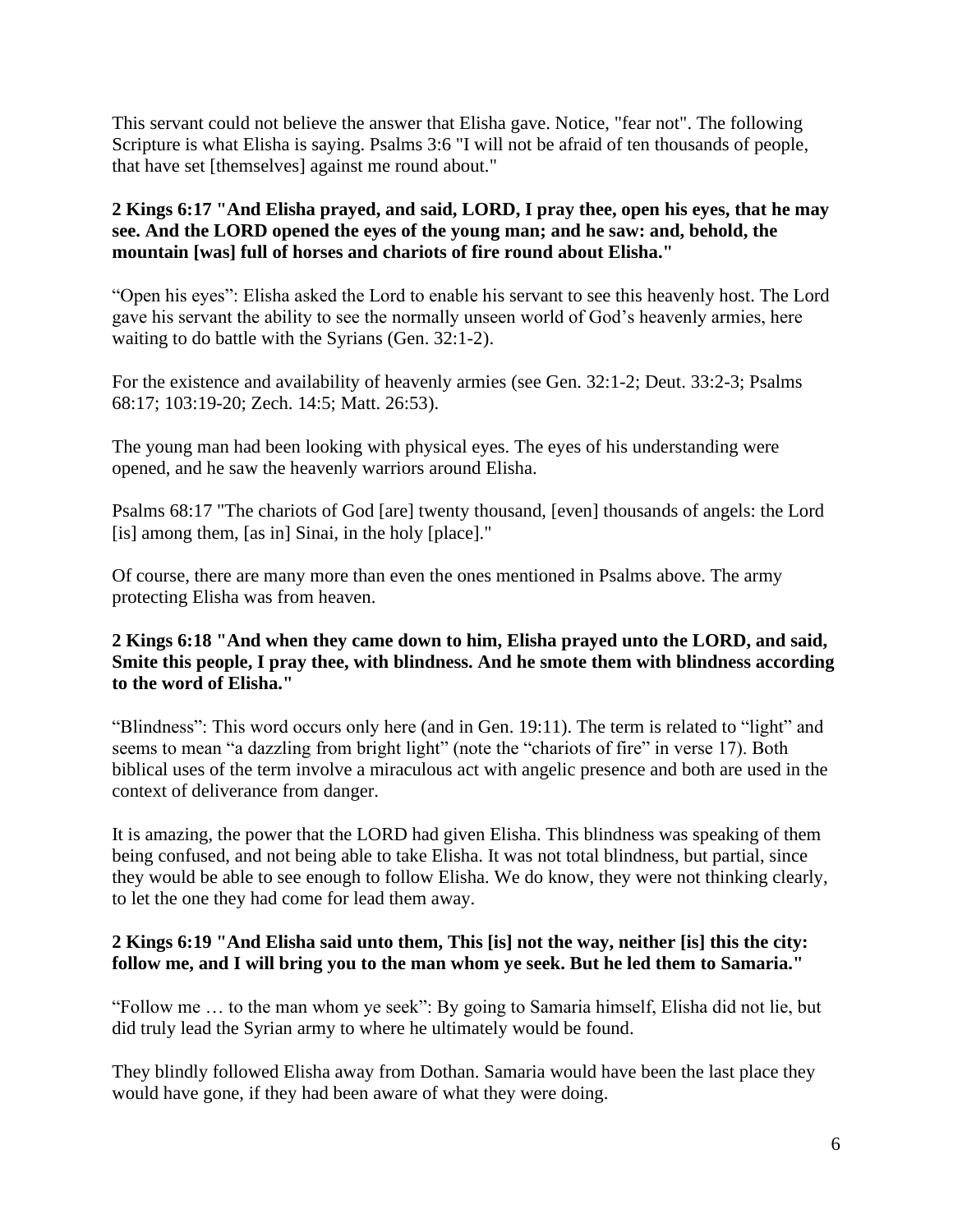**2 Kings 6:20 "And it came to pass, when they were come into Samaria, that Elisha said, LORD, open the eyes of these [men], that they may see. And the LORD opened their eyes, and they saw; and, behold, [they were] in the midst of Samaria."**

"Into Samaria": God delivered a sizable portion of the Syrian army into the hands of Israel without bloodshed. The Syrians discovered they were surrounded and captives of Israel.

Elisha had led them inside the walls of the enemy, even into the capital of Samaria. After he had led them into the city, he asked the LORD to open their eyes, and let them see where they were. Before, they had eyes to see, and they did not see; now they have eyes to see, and they do see.

Verses 21-23: This incident showed two things:

- (1) The power of kindness;
- (2) Elisha's compassion.

The decision to love Israel's neighbors (Lev. 19; Luke 10:25-37), not only overcame the king's recklessness but caused the Syrians to stop invading them. For the "king" to call Elisha "my father" signaled the prophet's spiritual authority.

# **2 Kings 6:21 "And the king of Israel said unto Elisha, when he saw them, My father, shall I smite [them]? shall I smite [them]?"**

"My father" (see note on 5:13). By using this expression, which conveyed the respect a child had for his father, King Jehoram of Israel acknowledged the authority of Elisha.

Elisha is not the father of the king. This is a name showing respect. Now, that this great army of Syria is in the hands of the king of Israel, what does he do with them? He is an evil king, and his first thought is to kill them. Since Elisha brought them to him, he asks him what to do to them.

# **2 Kings 6:22 "And he answered, Thou shalt not smite [them]: wouldest thou smite those whom thou hast taken captive with thy sword and with thy bow? set bread and water before them, that they may eat and drink, and go to their master."**

"Thou shalt not smite them": Elisha, bearing divinely delegated authority, prohibited the execution of the captives. It was uncommon and unusually cruel to put war captives to death in cold blood, even when taken by the point of a sword but especially by the miraculous power of God. Kindness would testify to the goodness of God and likely stall future opposition from the Aramean, or Syrian, raiders. These kind deeds gained a moral conquest (verse 23).

You do not take helpless prisoners, and kill them. Elisha tells him they will not be killed, but fed. Elisha is showing the king of Israel a way to be at peace with Syria. If he shows kindness to these helpless soldiers now, perhaps the Syrian king will stop sending troops to Israel.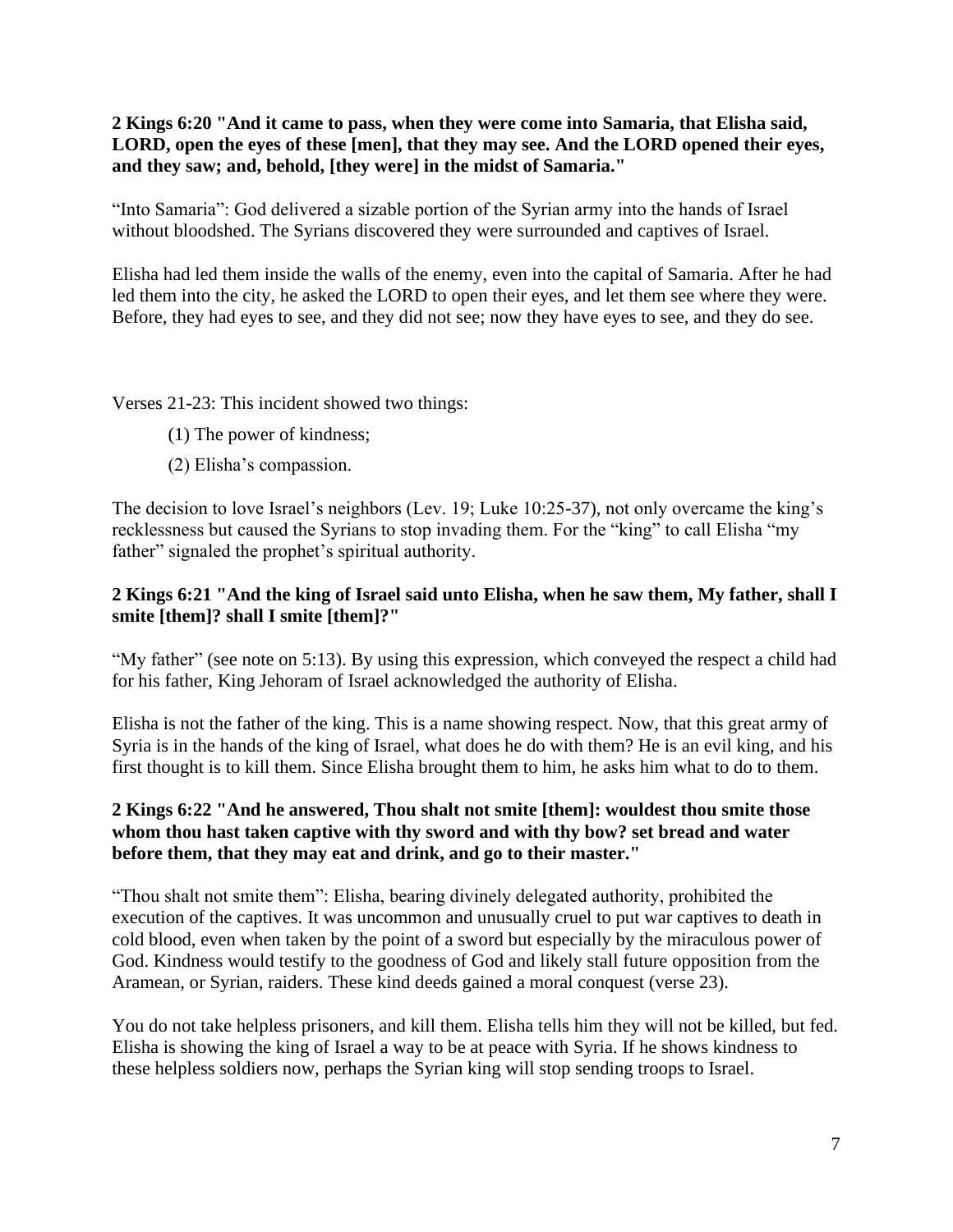**2 Kings 6:23 "And he prepared great provision for them: and when they had eaten and drunk, he sent them away, and they went to their master. So the bands of Syria came no more into the land of Israel."**

"Great provision": In the ancient Near East, a common meal could signify the making of a covenant between two parties (Lev. 7:15-18).

Elisha's kindness to his enemies is like Jesus' own injunctions (Matt. 5:43-47).

Jehoram did exactly as Elisha had told him. He was kind to them, and fed them, and gave them drink. They went back to Syria humbled by this whole affair. The raids that had been regularly sent against Israel, stopped at this time. We are not told for what period of time, but at least as long as this incident was fresh on their minds.

Verses 24-29: People paid inflated prices for what was not worth eating. Compare the price of a "donkey's head" at 80 shekels of silver in those dire circumstances, with that of one of Solomon's horses, imported from Egypt at the cost of 150 shekels of silver (1 Kings 10:29), in more prosperous times. What's worse, the people resorted to cannibalism (Lev. 26:27-29).

#### **2 Kings 6:24 "And it came to pass after this, that Ben-hadad king of Syria gathered all his host, and went up, and besieged Samaria."**

See note on  $(1$  Kings 15:18).

This same Ben-hadad had laid siege to Samaria earlier (1 Kings 20:1), which was the result of Ahab's foolish and misplaced kindness (1 Kings 20:42). The Aramean "king" was "Ben-hadad II" (see the note on 1 Kings 20:1).

"All his host": In contrast to the smaller raiding parties (verses 8, 23), and the larger force seeking Elisha's capture (verse 14), Ben-hadad gathered his entire army, marched to Samaria, and besieged the capital.

This happens much later, than the incident we just studied. Ben-hadad had forgotten. Here, he is back around Samaria, where his troops had been freed from before.

#### **2 Kings 6:25 "And there was a great famine in Samaria: and, behold, they besieged it, until an ass's head was [sold] for fourscore [pieces] of silver, and the fourth part of a cab of dove's dung for five [pieces] of silver."**

"An ass's head … fourscore pieces of silver": The siege resulted in a terrible famine gripping the city of Samaria. This ignominious body part of an unclean animal (Lev. 11:2-7; Deut. 14:4-8), sold at an overvalued price of about two pounds of silver.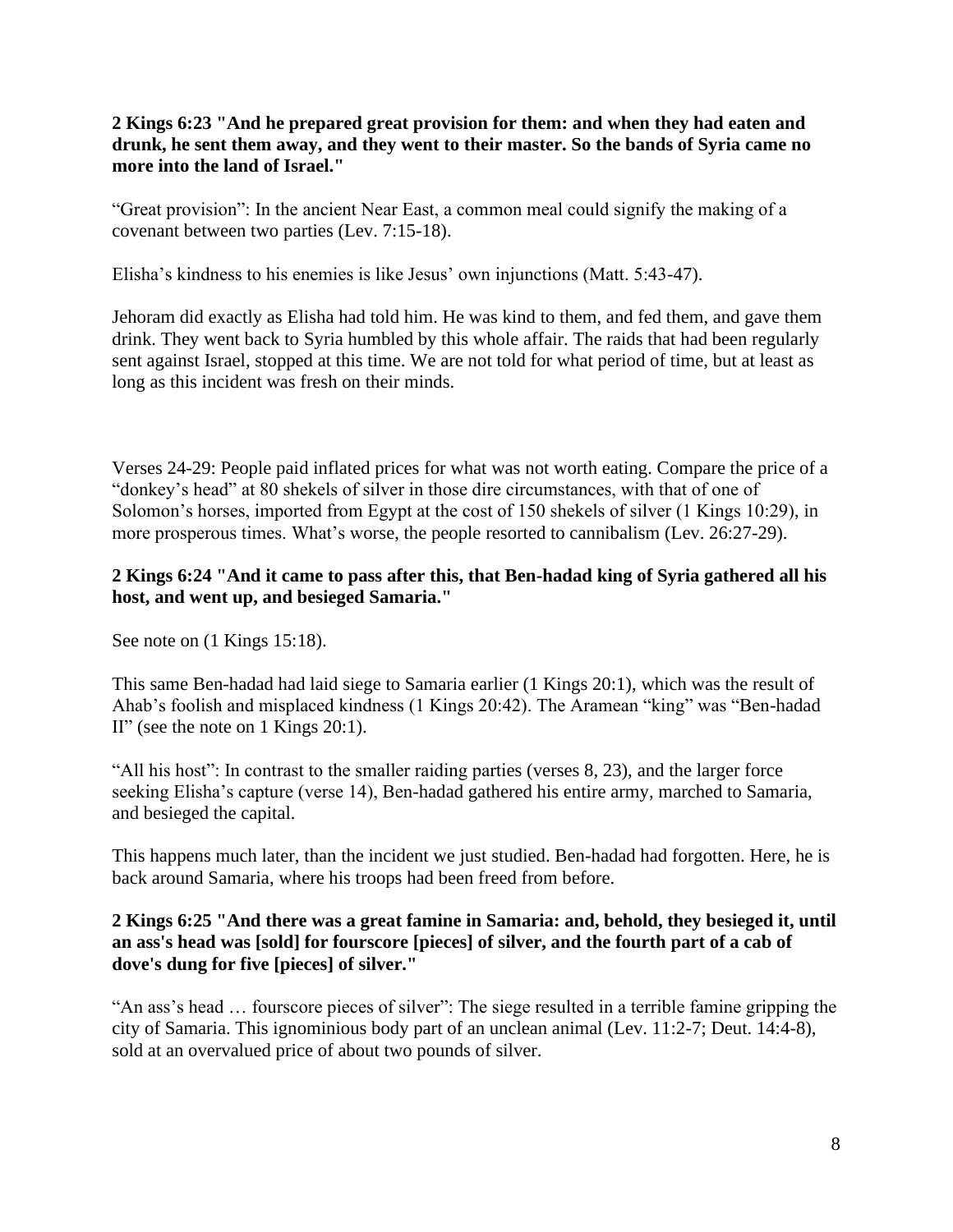"Doves dung ... five pieces of silver": "Doves dung" was either a nickname for some small pea or root, or literal dung to be used as fuel or food in the desperate situation. Approximately one pint cost about two ounces of silver.

The situation was so severe that even forbidden food was sought at exorbitant prices.

Samaria was a walled city, and the king and his men were inside the city. The siege had gone on so long, that there was no food left. We see the extent of the lack of food, when an ass's head would sell for 80 pieces of silver.

#### **2 Kings 6:26 "And as the king of Israel was passing by upon the wall, there cried a woman unto him, saying, Help, my lord, O king."**

"Help, my lord, O king": The woman asked King Jehoram to render a legal decision in her dispute with another woman (see note on 1 Kings 3:16-27).

Verses 27-29: The extreme conditions had brought on cannibalism. This was the prophesied result of Israel's disobedience (Lev. 26:29; Deut. 28:53, 57). It would be repeated again at the fall of Jerusalem (Jer. 19:9; Lam. 2:20; 4:10). Josephus reports similar conditions during the siege of Jerusalem by the Roman legions in New Testament times.

# **2 Kings 6:27 "And he said, If the LORD do not help thee, whence shall I help thee? out of the barnfloor, or out of the winepress?"**

Mistaking her meaning, as if she prayed him to relieve her hunger; the margin of our Bible is, "let not the Lord save thee"; and so some understand it as a wish that she might perish. And so Josephus, that being wroth, he cursed her in the name of God.

"Out of the barn floor, or out of the winepress?" When neither of them afforded anything; no corn was to be had from the one, nor wine from the other, no, not for his own use. And therefore how could he help her out of either?

The walls surrounding the cities were very wide. In this particular situation, the king is, possibly, checking on his troops and looking out across the land to see, if by chance, the enemy had gone. The woman is starving and calls to her king for food. She probably thought the king had food stashed away for his own use, and perhaps, he would give her some of his food.

Verses 28-29: Give thy son, that we may eat him": The curses of the Mosaic Covenant, especially for the sin of apostasy, predicted this sort of pagan cannibalism (Lev. 26:29; Deut. 28:52-57). The way in which the woman presented her case without feeling added to the horror of it.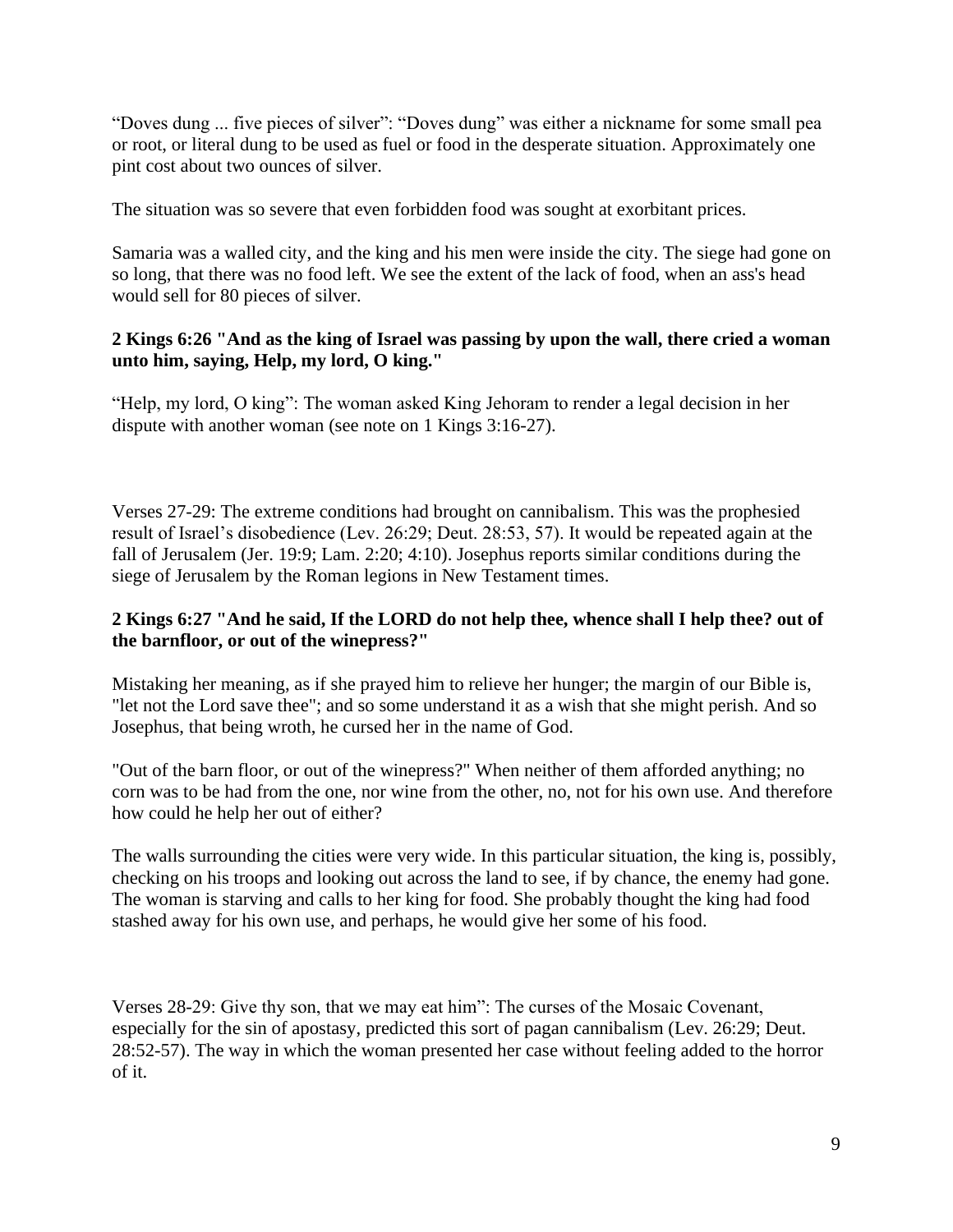#### **2 Kings 6:28 "And the king said unto her, What aileth thee? And she answered, This woman said unto me, Give thy son, that we may eat him to day, and we will eat my son to morrow."**

His passion subsiding, or pitying her as in distress, and supposing that there might be something particular and pressing in her case.

"And she answered": This woman said unto me; who was now with her, and to whom she pointed.

"Give thy son, that we may eat him today, and we will eat my son tomorrow": And this was agreed to between them, that first one should be eaten, and then the other. And that they should feed upon one as long as it would last, and then on the other. For it is not to be limited precisely to a day and tomorrow.

The king becomes aware, that she wants him to judge a matter for her. Cannibalism is strictly forbidden. These women have agreed to do something opposed to the will of God. There are three times in Jewish history, when this very thing took place. At the siege of Samaria here, in Jerusalem at the siege of Nebuchadnezzar, and in Jerusalem at the siege of Titus.

# **2 Kings 6:29 "So we boiled my son, and did eat him: and I said unto her on the next day, Give thy son, that we may eat him: and she hath hid her son."**

Thus, what was predicted by way of threatening, began to be accomplished (Deut. 28:53; see note there). And of which there were other instances of a like kind at the siege of Jerusalem, both by Nebuchadnezzar and Titus Vespasian.

"And I said unto her on the next day": After her child had been wholly eaten up.

"Give thy son, that we may eat him": According to agreement.

"And she hath hid her son": Either to save him alive, or to eat him herself alone.

This is the most unnatural thing a mother could do. The normal mother will protect her child to the end in every circumstance. The second mother, who hid her son, is more like a true mother.

#### **2 Kings 6:30 "And it came to pass, when the king heard the words of the woman, that he rent his clothes; and he passed by upon the wall, and the people looked, and, behold, [he had] sackcloth within upon his flesh."**

"Rent his clothes": A sign of distress and grief (see note on 1 Kings 21:27).

Sackcloth … upon his flesh": A coarse cloth, made from goat's hair, worn as a sign of mourning (Gen. 37:34). He was not truly humbled for his sins and the nation's, or he would not have called for vengeance on Elisha.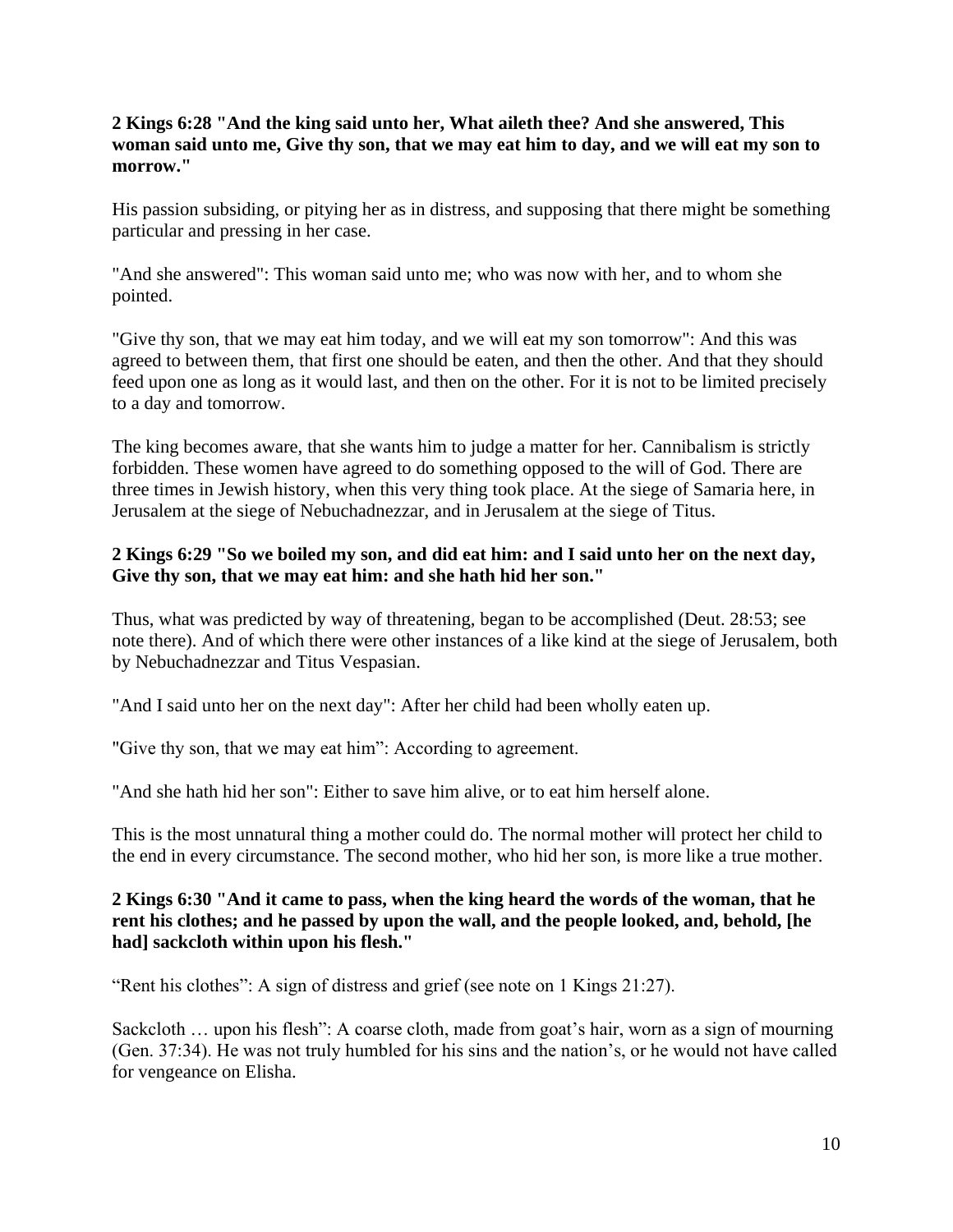The mourning of the king, over such conditions as this, caused the king to tear his clothes. Under his outer garment, it was revealed that he had been wearing sackcloth.

Verses 31-33: The Aramean king had recognized that his most dangerous foe was God's prophet "Elisha" (verses 12-15). Now the godless Jehoram likewise blames all his troubles on him. Subsequently, Jehoram comes to himself, and the repentant "king" runs after his "messenger" to avert the slaying of the prophet.

#### **2 Kings 6:31 "Then he said, God do so and more also to me, if the head of Elisha the son of Shaphat shall stand on him this day."**

"The head of Elisha": Jehoram swore an oath to have Elisha killed. The reason Jehoram desired the death of Elisha could have been:

- 1. The king viewed the siege as the work of the Lord (verse 33), so he assumed that the Lord's representative the prophet, with whom the kings of Israel were in conflict, was involved as well; or
- 2. The king remembered when Elijah had ended a famine (1 Kings 18:41-46; or
- 3. Jehoram thought that Elisha's clemency to the Syrian army (verse 22), had somehow led to and added intensity to the present siege; or
- 4. Because Elisha had miracle power, he should have ended the famine.

But, most likely the reason he wanted Elisha dead was because he expected that his mourning, perhaps counseled by the prophet as an act of true repentance (which it was not; see note on verse 30), would result in the end of the siege. When it did not, he sought the prophet's head.

This is interesting, that the king is blaming Elisha for this. He is remembering the kindness they had shown the Syrians, and this is their repayment for letting them go at the request of Elisha.

#### **2 Kings 6:32 "But Elisha sat in his house, and the elders sat with him; and [the king] sent a man from before him: but ere the messenger came to him, he said to the elders, See ye how this son of a murderer hath sent to take away mine head? look, when the messenger cometh, shut the door, and hold him fast at the door: [is] not the sound of his master's feet behind him?"**

"The elders sat with him:" The elders were the leading citizens of Samaria, whose gathering indicated the high regard in which Elisha was held by the prominent of Samarian society.

"Son of a murderer": This phrase can mean both that:

- 1. Jehoram was the son of Ahab, who was guilty of murder (1 Kings 21:1-16); and that
- 2. He had the character of a murderer.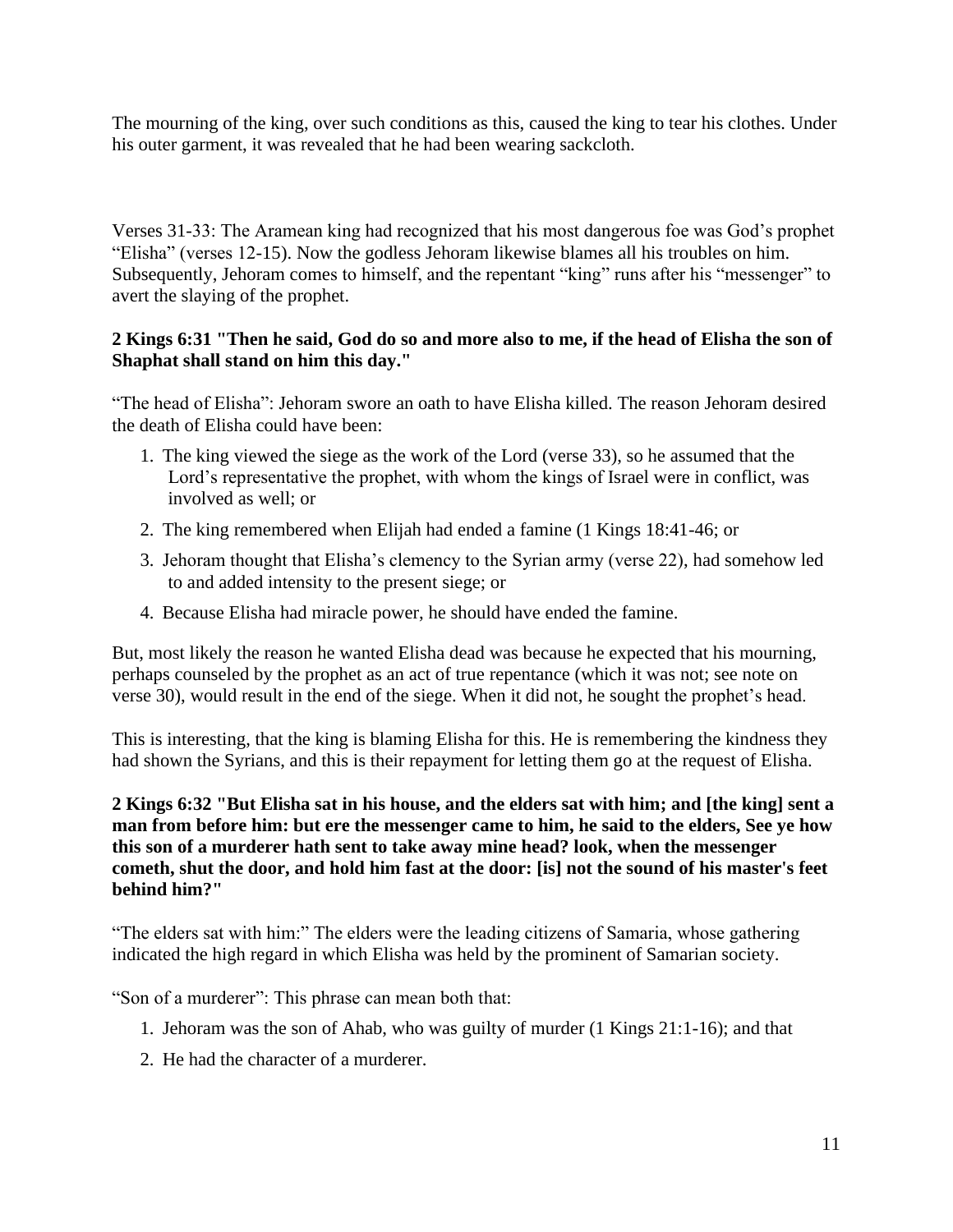God had warned Elisha what was taking place. The king of Israel was very evil and was indeed, a murderer. Elisha was in his home that was in the middle of Samaria. The elders had come to Elisha, possibly for some answers to the terrible predicament the city was in. The king wanted Elisha beheaded. Elisha told the elders to hold the door, so the king's men cannot come in and kill him.

#### **2 Kings 6:33 "And while he yet talked with them, behold, the messenger came down unto him: and he said, Behold, this evil [is] of the LORD; what should I wait for the LORD any longer?"**

"What should I wait for the LORD any longer": Jehoram rightly viewed the Lord as the instigator of the siege and famine in Samaria and declared that he saw no hope that the Lord would reverse this situation.

Their deduction of why the war had left them in such bad shape was true. This certainly was from the LORD. The king was very evil, and the people were worshipping false gods. The king wanted to know, if they must wait even longer than they had already. He is saying, "How long can the LORD allow this to happen"?

# **2 Kings Chapter 6 Questions**

- 1. What is the problem spoken of in verse 1?
- 2. Where was the school of the prophets at that time?
- 3. What was Elisha's solution to the problem?
- 4. Why did one young man want Elisha to go?
- 5. What river would this new facility be near?
- 6. What happened, while they were cutting the trees?
- 7. Why was the young man concerned about so minor a thing, as an axe head?
- 8. What did Elisha do?
- 9. What strange thing did the iron part of the axe do?
- 10. How could this be thought of as a giant miracle?
- 11. How would this benefit these young prophets?
- 12. In the last lesson, Naaman was healed of leprosy, why, then, was Syria trying a sneak attack on Israel now?